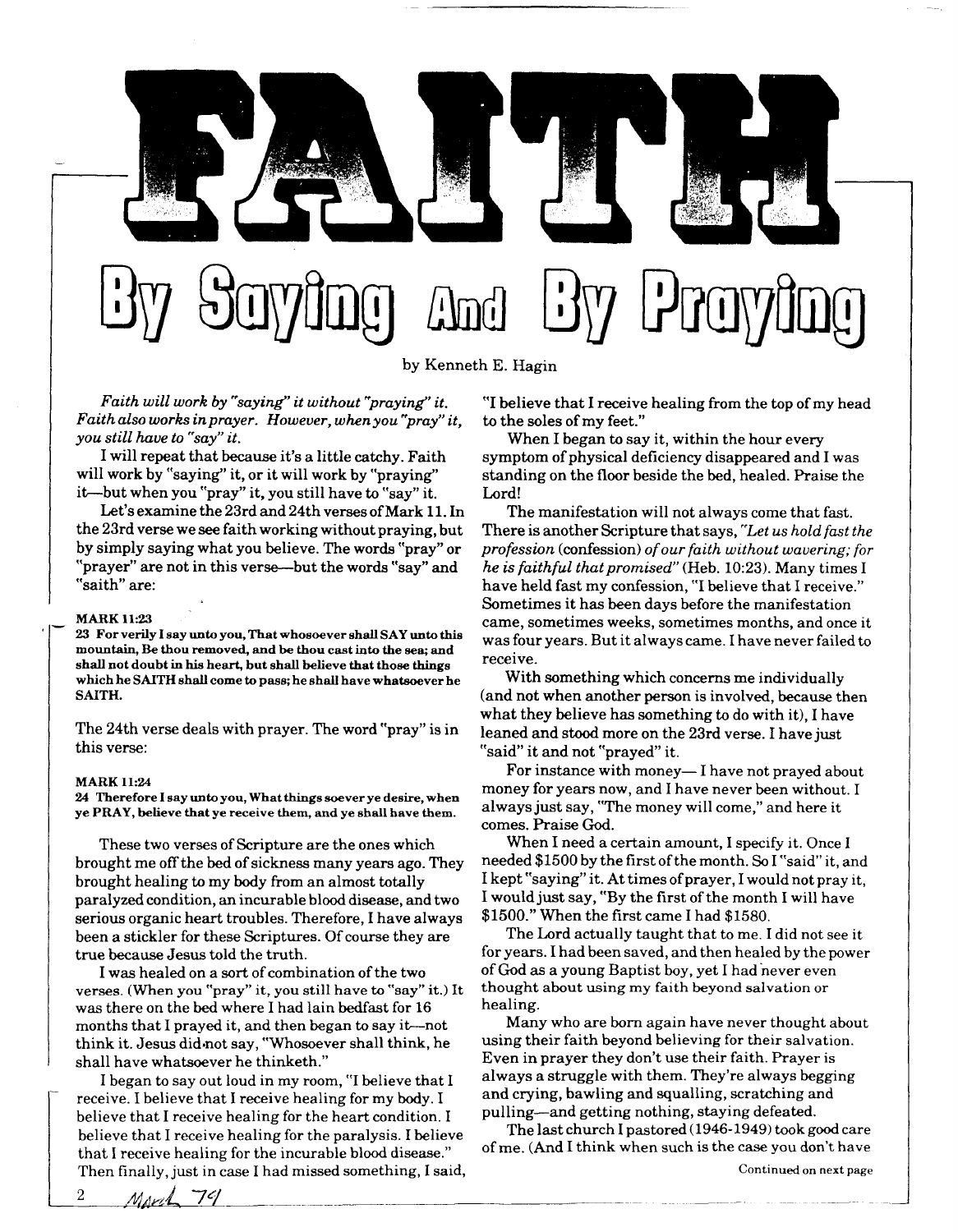

**STERCHES CENTER** Interies and

France State and the transition **WIRE ASSESSED ON SURFER** 

Where the Suita of Olds Time Communication around

*Cover photo by 'Doris Mayer* 



THE WORD OF FAITH published monthly by Rhema Bible Church, **AKA**, Kenneth Hagin Ministries, a non-profit corporation. Editorial offices: 1025 W. Kenosha, Broken Arrow, Oklahoma. SEND ALL U.S. MAIL TO: THE WORD OF **FAITH, P.O. BOX 50126, Tulsa, Oklahoma 74150 and in Canada, Box 335 Islington (Toronto), Ontario, M9A 4X3.**  Printed in U.S.A.

| Typesetting/Copy   Judy Boethin, Pat Cross                        |
|-------------------------------------------------------------------|
| Graphic Design Deaven Butter, Dana Pennie                         |
| Postmaster: Please send Form 3579 to The Word of Faith.           |
| P.O. Box 50126, Tulsa, Oklahoma 74150, Second class               |
| postage paid at Broken Arrow. Oklahoma and additional             |
| mailing offices. The Word of Faith has no subscription or         |
| newsstand price and is supported through contributions from       |
| readers worldwide. All gifts to this ministry are tax deductible. |
|                                                                   |

**VOLUM E XII Number 3** 

MEMBER **CEXA** EVANGELICAL PRESS ASSOCIATION

to do much believing; you just expect it.) But the Lord dealt with me and I left the church to go out into a field ministry.

Well, I want to tell you, I had a struggle that first year. When it was over, I went to the Lord in prayer about the situation.

I said, "Lord, I did what You said to do."

There wasn't a shadow of a doubt about what I was doing being in the will of God. If there had been a shadow of a doubt about going on the field and leaving my church, I would not have waited on the doubt; I would have taken advantage of the shadow and stayed.

Some people say that if you are in the perfect will of God everything will work just right and He will meet every need. But you still have to believe! If you do not believe—even though you are in the perfect will of God things still won't work right if you don't appropriate what belongs to you. People sometimes think these things will just fall on you automatically, like ripe cherries off a tree, but they will not. *"But without faith it is impossible to please Him* ... " (Heb. 11:6). God is a faith God. Faith has something to do with it.

As I prayed that day to the Lord, I had all my figures written down in front of me. I brought them to Him.

"Here is my gross income for this full year," I said. "And here is what I got the last year with my church. I had \$1200 more in cold cash pastoring the church. Then too, out of this \$100 less each month I have had to pay my own rent for my family. With the church we had the parsonage furnished, the utilities furnished, and much of what we ate."

You can see that as I took out all my expenses from the lesser amount, it kept pulling it down.

So I said to the Lord, "You said, 'If ye be willing and obedient, ye shall eat the good of the land' (Isa. 1:19). I'm sure not eating the good. I'm not wearing the good either. If You want us to eat the good, I know You want us to wear the good. When You said, 'If ye be willing and obedient, ye shall eat the good of the land,' doesn't that mean we will prosper?"

I reminded the Lord that the past year I'd worn out my old car. The thing was in such ill repair I sold it for junk. I didn't get enough out of it to pay up what I owed. I had three bank notes and I got just enough money out of the old car to pay the interest to renew them and to buy our children a few school clothes.

"My children are not adequately clothed," I told the Lord. "They are not adequately fed."

I fasted and prayed three days. The third day, the Lord spoke to me, "The trouble with you is, you don't practice what you preach."

That was a heavy blow! Don't tell me I imagined it, because I did not. It hurt.

I said, "Lord, You've hit me a low blow." I came to my defense, as most of us do. "Lord, I do practice what I preach.'

"Your trouble is," He continued, "you preach faith, but you do not practice faith."

"Why, Lord," I said, "I do. In all the years since I first Continued on page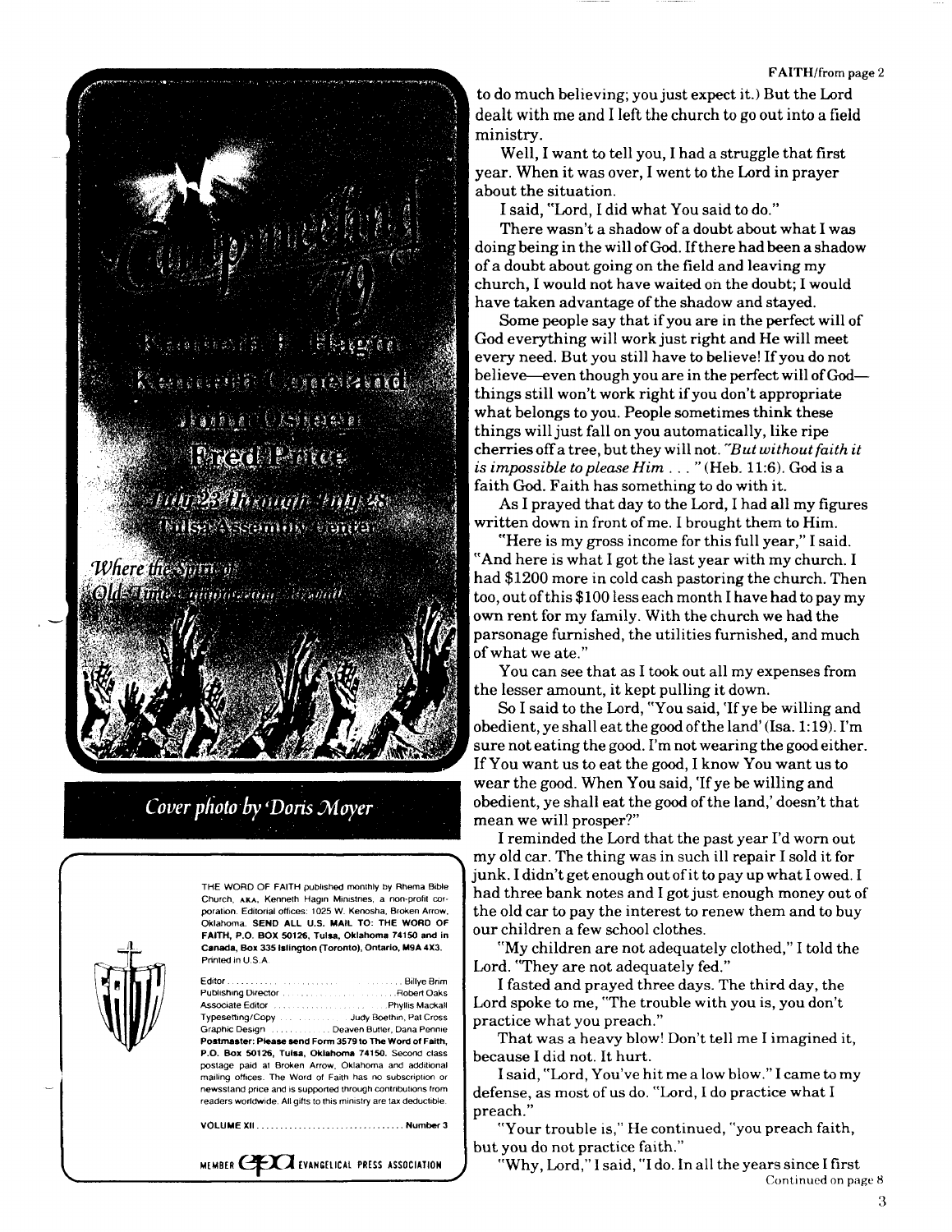received my healing, I have never really been sick. I have always received my healing. My children have always received healing."

"Oh, yes," He said, "you practice faith when it comes to healing. And that is commendable. But that is as far as you ever went with your faith. You see, faith is the same in every realm, in every sphere. You have used your faith only as far as salvation, the baptism in the Holy Spirit, and healing are concerned. Yet faith is the same in the financial realm as it is in any of those."

He went on, "Now if it were healing for your body you needed, you would claim it by faith. Then you would go out and publicly announce you were healed. You have done that. Sometimes even while you were preaching any symptoms you had would disappear. You have to do the same thing when it comes to finances."

"All right, Lord," I said. "I will." "But," the Lord said to me, "there is a little matter that is keeping that text you quoted from working. That



**news—the good news that you are redeemed! Order several at only 500 each to share such good news with others. (Reg. price \$1**.00) Please send me copies of REDEEMED. I have enclosed 50¢ for each copy ordered.

| <b>CODY UNICITION</b>                                      |
|------------------------------------------------------------|
|                                                            |
|                                                            |
| City City Communication of the City Communication of State |
|                                                            |
| Offer expires U.S. and Canada 5/31/79, Foreign 7/31/79.    |
|                                                            |

Scripture says, 'If ye be willing and obedient, ye shall eat the good of the land.'"

"Yes, Sir."

"You were obedient. You always talk about how you are obeying me. However, you never have been fully willing."

Don't tell me it takes a long time to get willing. I got willing in 10 seconds. In 10 seconds I had made an adjustment somewhere in my soul realm. Then I said to the Lord, "Now I'm willing! I've been obedient all the time, Lord. You said that. Now I am willing, so I fill the bill. I'm ready to eat the good of the land now!"

"Yes," He said, "I know you are."

Then He said to me, "Now I will tell you what to do. First, never pray about money again. That is, in the sense you have been praying about it—or, what you call praying."

(You see, what we call prayer many times is not prayer. Prayer is fellowship with God.)

 $"{\tt What\ am\ I\ to\ do?}" I\ a\rm sked.}$ 

"What you need is down there," He said. "It is not up here in heaven. I am not going to rain down money from heaven. If any money came raining down from here it would be counterfeit. I am not a counterfeiter. What you need is down there. You see, I made everything that is in the earth and put it there. And I did not make it for the devil and his crowd."

(Many people think you ought not have anything if you live for God. They think Christians should go through life with the soles of their shoes out, the top of their hat out, and the seat of their breeches out. They think that is a sign of humility. It is not. It is a sign of ignorance— Biblical ignorance.)

God said to me, "You have read in my Word in the fiftieth Psalm where it says, 'For every beast of the forest is mine, and the cattle upon a thous and hills.' My Word says, 'The silver is mine, and the gold is mine'  $(Haggai 2:8)$ . They are mine because I am the Creator. I made it all. I did not make it for myself. I made it for my man, Adam. I said, 'Adam, I give you dominion over all the work of my hands.' Adam was originally the god of this world. He was to dominate this world. He had dominion over the

cattle of a thousand hills. He had dominion over the silver and gold. He had dominion over the world and the fullness thereof. But Adam committed high treason and sold out to Satan. Then Satan became the god of this world as Second Corinthians 4:4 calls him."

(Satan was not originally the god of this world—Adam was—but Satan is in dominion now because Adam gave him the permission by selling out to him. So Satan is dominating the world. He is dominating the silver and gold, the cattle of a thousand hills, and so forth. But Jesus came to redeem us from the hand of the enemy! In the Name of Jesus we have authority to claim whatever we need!)

God said to me, "Whatever you need—claim it. Just say, 'Satan, take your hands off my money.' For it is Satan who is keeping it from coming to you—not me. I am not the one who is keeping your children from being fed and clothed adequately."

I saw it! I got the light!

I remember, with, trembling almost, the first time I did it. I was holding a meeting in a small church in East Texas when I was praying about all this. I had preached at this same church one year before, and they had paid me \$57.15 for one week. I knew they thought they had adequately paid me the year before. They thought \$50 a week was just fine.

So I said, "All right, Lord, I will just prove that out right here. I am claiming this week \$150."

If I had suggested to that church they pay \$75, they would have fallen over backwards. If I had suggested \$100, they would have said, "That would take a miracle." If I had suggested \$150, they would have said, "God Himself couldn't do that!" If I had suggested it to the pastor, it would have scared him.

So to prove it out, all I said to him was, "Pastor, don't put on any pressure at all for money during this meeting. Just pass the offering plate and give the people a chance to give."

Then I held fast to my confession: "Satan, take your hands off my money."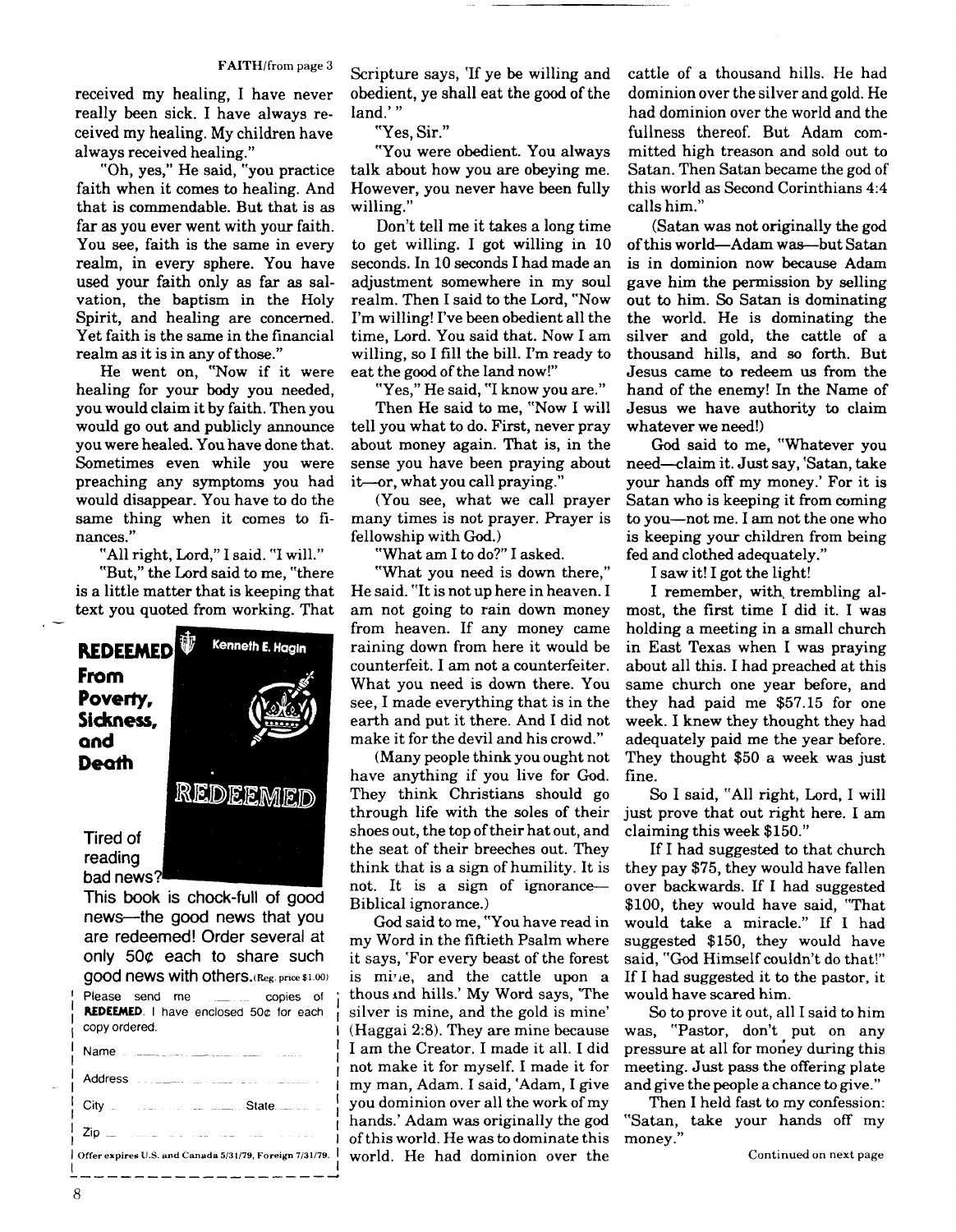After a few days, the Lord told me to extend the meeting to ten days. So I said, "Now, Lord, since I'm staying an extra three days, I am claiming \$200 for the full ten days."

When it was all over the pastor gave me what had been handed in. He said, "Man, this is the most we've ever done. I don't understand it. I can't figure it out."

There was \$240.15!

A little later at another small church which ran only about 90 in Sunday School, I said to the pastor, "Be sure you don't put on any pressure for money. Just pass the plate and give people a chance to give. "

When he gave me the money that came in after the first week he said, "Brother Hagin, we've never paid anybody this much. Here is \$280. We average about \$90 a week. We did give one evangelist who was really in a bind a better-than-average offering. He told me about some bills he had to pay. I got up before the people and it took me 45 minutes of saying, 'Who'll give a dollar?' and, 'Who'll give five?' before I finally got him \$140 for one week. Here I haven't said a word and you got \$280. I don't understand it."

I did. Praise the Lord. I understood it thoroughly.

I had some of the most unusual experiences back then with money. And in some of the most unlikely places. I like to prove things. I think we should. The Bible says, *"Prove all things; hold fast that which is good"*  (1 Thess. 5:21).

When I first got hold of this truth—you talk about scraping the bottom of the barrel—I was under the barrel and the barrel was on top of me. But I got out, praise God, and started rising to the top! I've been coming to the top ever since. And I have always just "said" it.

Right after the Lord taught me this and I first began to see it, I went home from the meeting and said to my wife, "Honey, we're living in a little three-room apartment; let's get a house."

"Can we afford it?"

I began to tell her what the Lord had said to me. She agreed, "Yes, we can afford it."

**FAITH**/from page 8 We rented a little three-bedroom house. After we had lived there a while, I said, "We could buy this house and the payment would be cheaper than rent. We would be building up equity, too."

So we claimed it. I walked around the yard. The Bible says, *"Every place that the sole of your foot shall tread upon, that have I given unto*   $you \ldots$  " (**Josh.** 1:3).

I was away from home 90 percent of the time then, but my wife and I wrote each other every day. I wrote her to ask the owners how much they wanted for the house.

She wrote back that they didn't want to sell it. They had moved away because of his job. He had built the house himself, putting a lot of extras in it, and some day they planned to move back into it.

I did not let that daunt me. I wrote back, "Yes, they want to sell it; they just don't know it yet."

We just acted like it was ours. In our letters we talked about "our house."

I let it rest a few months, then wrote my wife to ask again. She did, and wrote me that they said they were not going to sell it. I wrote her back, "Yes they are. They just don't know it."

Then I wrote my wife that I was going to hold a meeting within 50 miles of home and it would be a good time to meet with the owners. I told her to set up a meeting on a certain day.

She telephoned me. She had contacted the owners and they were not interested.

I said, "Don't let that bother you, because they are. They just don't know it yet."

The very next day my wife called me and said, "Honey, I have good news. They just called and said they have decided to sell the house."

I said, "They were slow about finding it out—I've known that for almost a year."

We met with them and learned that someone else who worked with the wife had offered them more money than we wanted to pay actually more than the house was worth. Finally, we bargained until we were \$500 below the other offer. In those days that was a lot.

It was getting late. I had to get back to the night services. So I said to these people, "I sure would hate for you folks to miss God."

She began to laugh. She said to her husband, "Tell them what you told me. "

He insisted she tell it.

"Well, we're Christians. We pray together every night before we go to bed. The past three nights he has said to me, 'Something on the inside of me tells me the house belongs to that preacher.' "

That's how we got our first house, and the second, and the third. We "said" it.

That's how we got our first new automobile.

## *Saying It or Praying It A Difference in What to Believe*

Faith works by "saying" it without "praying," but it also works by "praying." There is a slight difference in what you believe if you "say" it, and what you believe if you "pray" it. We will examine these two verses (Mark 11:23 and 24) again, emphasizing this point. Many people say, "I believe," and just leave it hanging in the air. Jesus did not say just to believe—He told us exactly what to believe.

## **MARK 11:23**

23 For verily 1 say unto you, That whosoever shall say unto this mountain, Be thou removed, and be thou cast into the sea; and shall not doubt in his heart, BUT SHALL BELIEVE THAT THOSE THINGS WHICH HE SAITH SHALL COME TO PASS; he shall have whatsoever he saith.

What are we to believe when we "say" it? ".. . *that those things which he saith shall come to pass."* 

With our first house my wife and I kept believing over a year's time that what we said would come to pass. And it came to pass!

When one believes "that those things which he saith shall come to pass," they have not yet come to pass. He would not have to believe it if they had already come to pass. He would *know* it then.

So many people walk by sight. They say, "Well, I can't see it. I don't have it. I believe God is going to do it sometime." They have missed the whole thing.